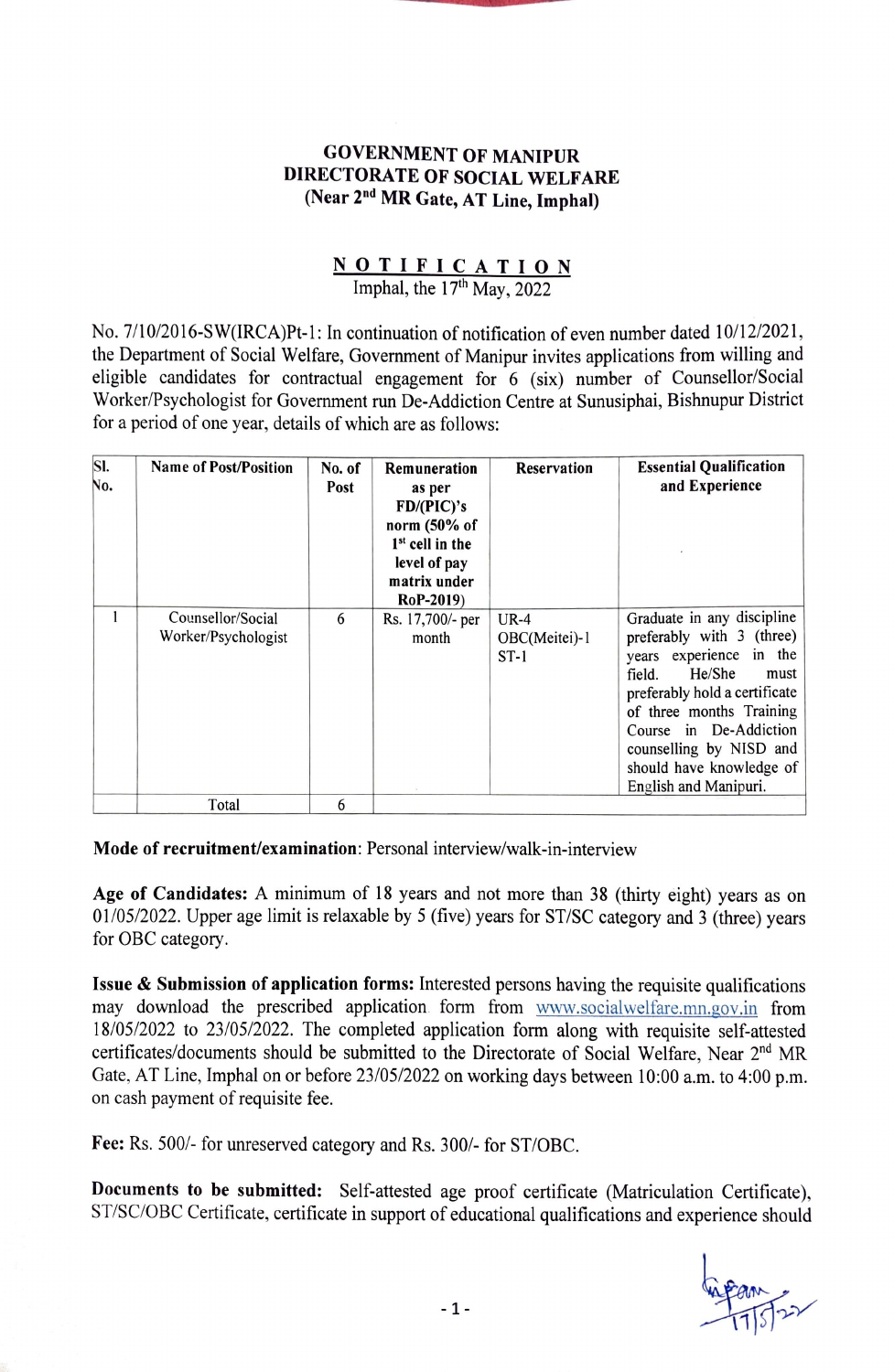be submitted with the application form. Original certificates/documents should be brought at the time of interview.

**Date of walk-in interview/viva-voce:** 24/05/2022, 10:00 am - 12 noon. (Candidates should report before 10: 00 am)

Those who have appeared in the personal interview held on 29<sup>th</sup> April, 2022 need not apply/appear again against this notification. Such candidates will be considered on the basis of the performance in the interview already conducted.

This is issued with the approval of competent authority.

**(Ngangom Uttam Singh)** Director (Social Welfare), Manipur

## **Copy to:-**

- 1. PPS to Hon'ble Minister (Social Welfare), Government of Manipur.
- 2. The Secretary (Social Welfare), Government of Manipur.
- 3. IT Section, Directorate of Social Welfare for uploading the same with the prescribed application form.
- 4. The Editor-in-Chief, AIR, Imphal with a request for kind announcement as news items at News Bulletin on 18.05.2022
- 5. The Editor, Poknapharn (Manipuri), Sangai Express (English) & Huiyen Lanpao (Manipuri) for kind publication of the advertisement for 2 (two) days in their esteemed dailies and submit bills in triplicate for early payment.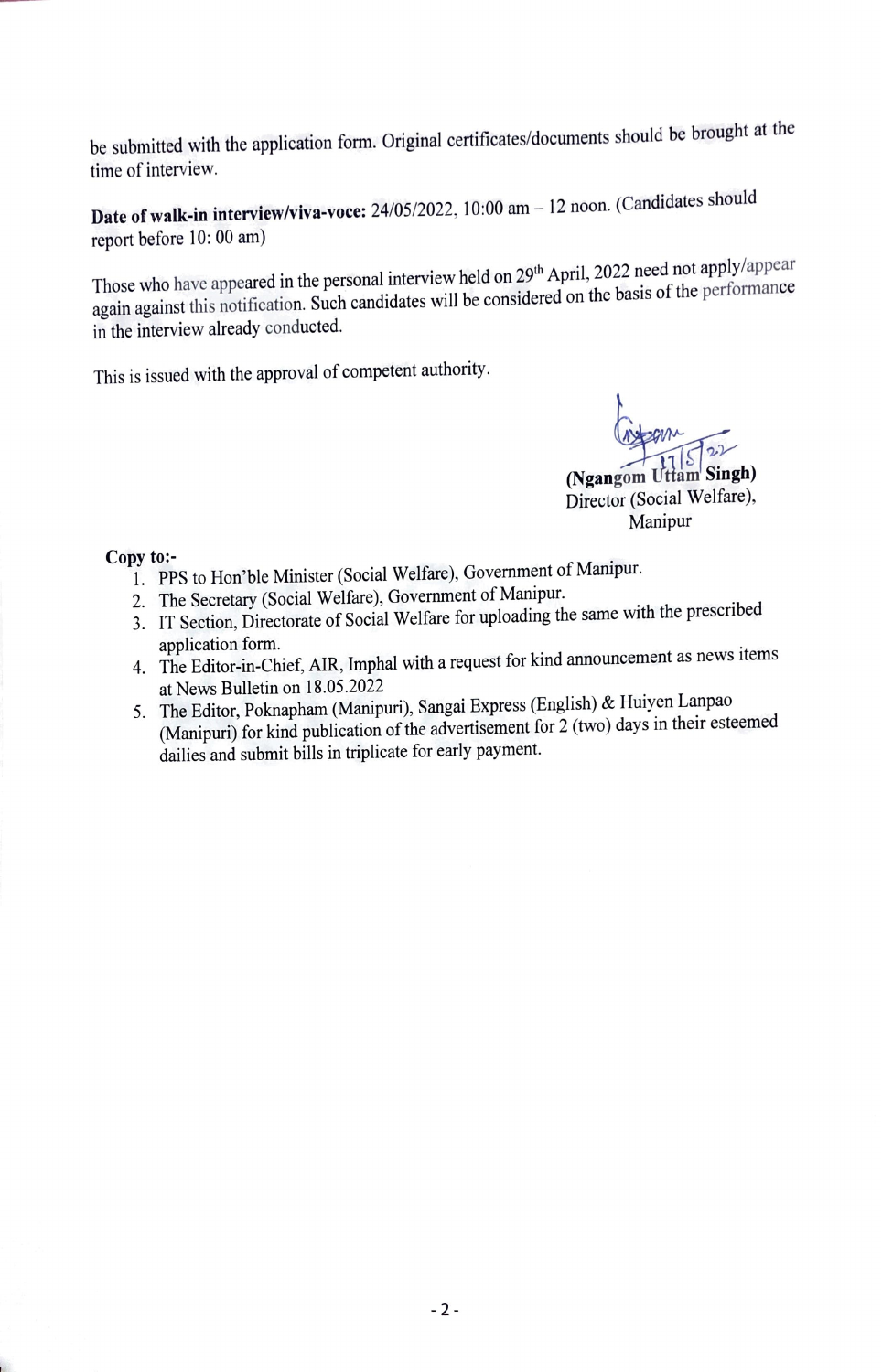## APPLICATION FORM FOR CONTRACT ENGAGEMENT UNDER  **DEPARTMENT OF SOCIAL WELFARE**

| 1.  |                                                       |
|-----|-------------------------------------------------------|
| 2.  |                                                       |
| 3.  |                                                       |
| 4.  |                                                       |
| 5.  |                                                       |
| 6.  |                                                       |
| 7.  |                                                       |
| 8.  |                                                       |
| 9.  |                                                       |
| 10. | Complete Postal Address for correspondence:           |
|     |                                                       |
|     |                                                       |
|     |                                                       |
| 11. | Complete Permanent Address (if different from above): |
|     |                                                       |
|     |                                                       |
|     |                                                       |

Paste self attested recent passport size photo. One to be attached